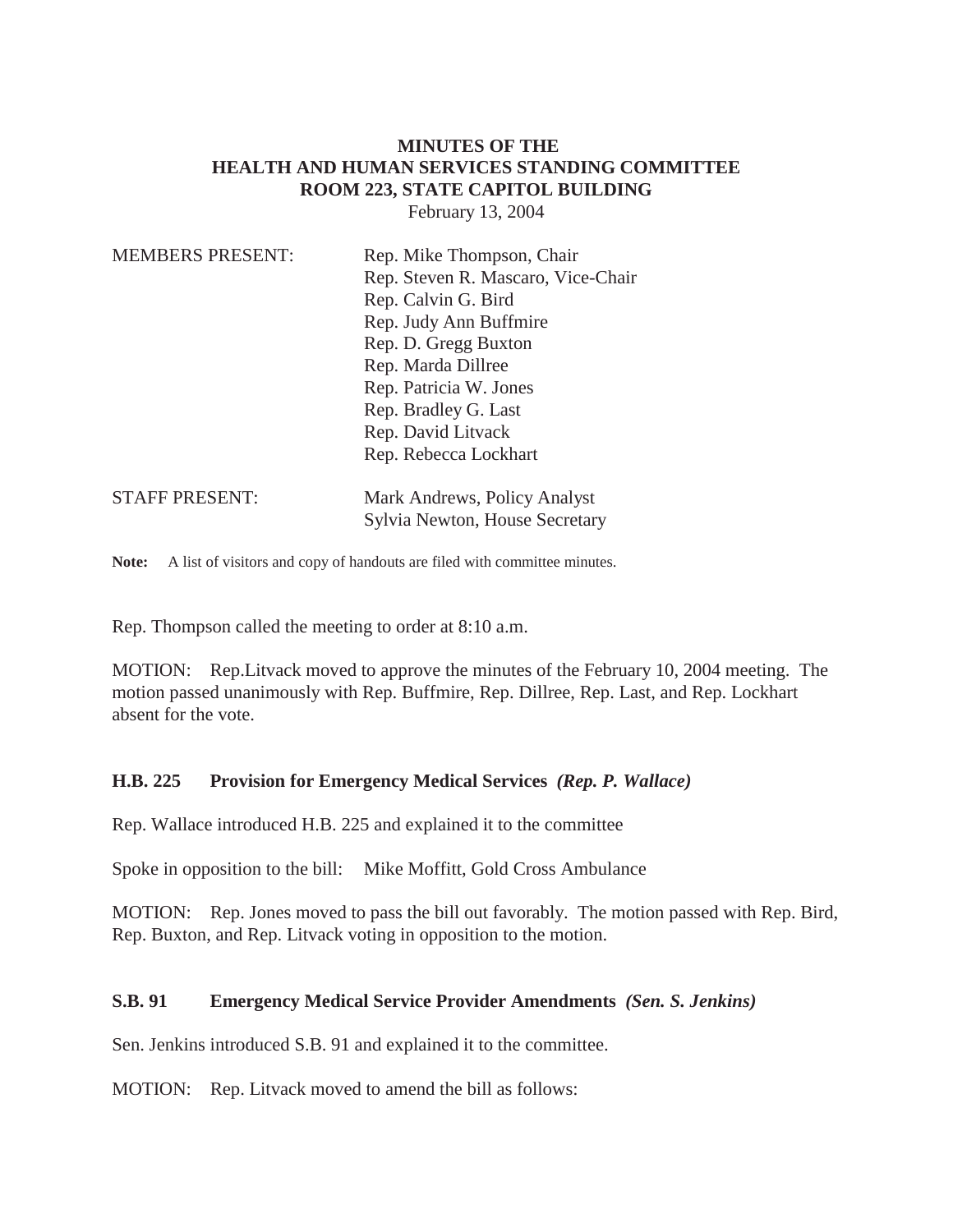Health and Human Services Standing Committee February 13, 2004 Page 2

- *1. Page 5, Lines 132 through 134:*
	- 132 (ii) The applicants who are approved under Section 26-8a-405 and who are selected
	- 133 under Subsection  $(3)(a)(i)$  may be any  $[[+]]$  other  $[[+]]$  public entity or entities, any private person or
	- 134 entity, or any combination thereof.

The motion to amend the bill passed unanimously.

Spoke in favor of the bill: Dave Austin, Chief, Weber Fire District

MOTION: Rep. Lockhart moved to pass the bill out favorably as amended. The motion passed unanimously.

MOTION: Rep. Buxton moved to place S.B. 91 on the Consent Calendar. The motion passed unanimously.

Rep. Thompson relinquished the chair to Rep. Mascaro.

### **H.B. 120 Child Welfare Funding for In-home Services** *(Rep. M. Thompson)*

Rep. Thompson introduced H.B. 120 and explained it to the committee.

Spoke to the bill: Adam Trupp, Division of Child and Family Services Robin Arnold-Williams, Executive Director, Department of Human **Services** 

MOTION: Rep. Litvack moved to amend the bill as follows:

- *1. Page 3, Lines 64 through 69:*
	- 64 (5) To provide, expand, and improve the delivery of in-home services to prevent the
	- 65 removal of children from their homes and promote the preservation of families, the division
	- 66 shall make **[[ every effort ]] efforts** to obtain funding, including:
	- 67 (a) federal grants; **and**
	- 68 (b) federal waivers **[[ ; and**
	- **69 (c) private monies ]]** .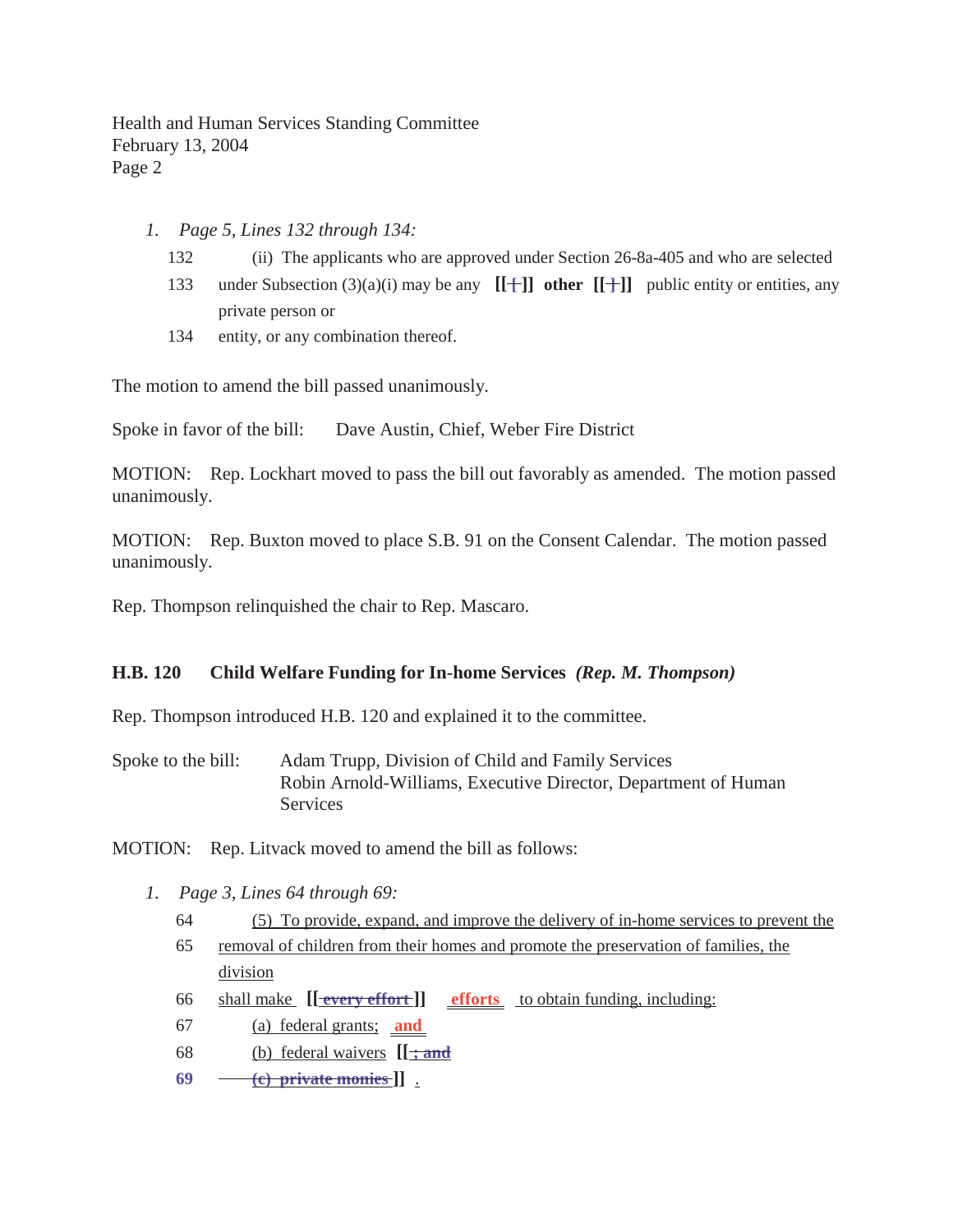Health and Human Services Standing Committee February 13, 2004 Page 3

## SUBSTITUTE

MOTION: Rep. Dillree moved to amend the bill as follows:

- *1. Page 3, Lines 64 through 69:*
	- 64 (5) To provide, expand, and improve the delivery of in-home services to prevent the
	- 65 removal of children from their homes and promote the preservation of families, the division
	- 66 shall make **[[ every ]] substantial** effort to obtain funding, including:
	- 67 (a) federal grants;
	- 68 (b) federal waivers; and
	- 69 (c) private monies.

The substitute motion passed with Rep. Litvack voting in opposition to the motion.

| Spoke in favor of the bill: | Jackie deGaston, attorney               |
|-----------------------------|-----------------------------------------|
|                             | Joyce Kinmont, Utah Families            |
|                             | Margarete Sundin, parent                |
|                             | Gayle Ruzicka, Eagle Forum              |
|                             | Katie Gregory, Voices for Utah Children |

MOTION: Rep. Dillree moved to pass the bill out favorably as amended. The motion passed unanimously with Rep. Last absent for the vote.

MOTION: Rep. Bird moved to place H.B. 120 on the Consent Calendar. The motion passed unanimously with Rep. Last absent for the vote.

## **H.B. 61 Child Welfare Investigations** *(Rep. M. Thompson)*

MOTION: Rep. Thompson moved to delete in title and body H.B. 61 and replace it with 1st Sub. H.B. 61. The motion passed unanimously with Rep. Dillree and Rep. Last absent for the vote.

Rep. Thompson introduced 1st Sub. H.B. 61 and explained it to the committee.

Spoke to the bill: Adam Trupp, Division of Child and Family Services

MOTION: Rep. Lockhart moved to limit testimony to one minute for each person. The motion passed unanimously with Rep. Dillree absent for the vote.